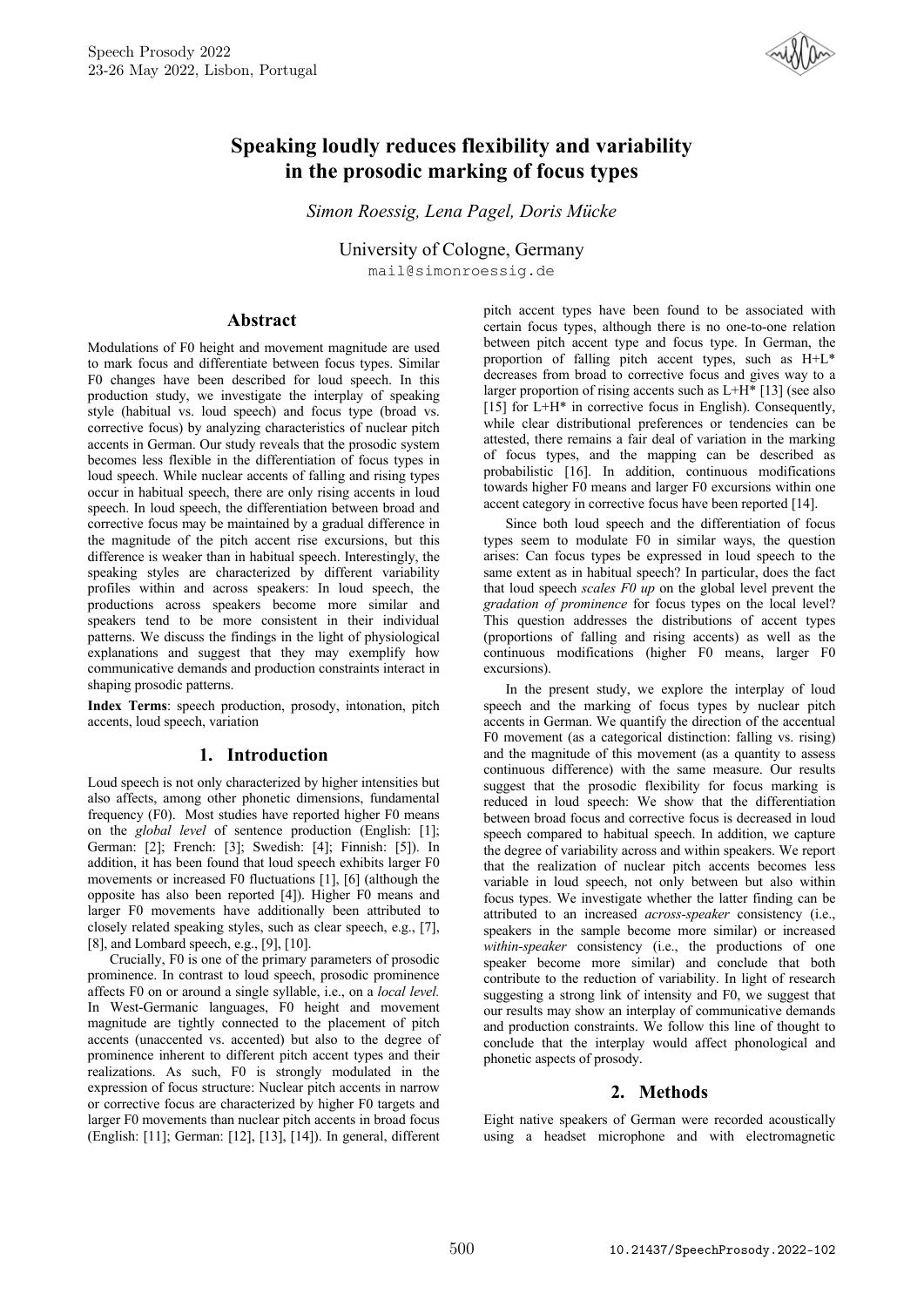articulography simultaneously. The articulatory data are not reported here. Four of the speakers identified as female, four as male. They were between 23 and 27 years old (mean: 24.75; SD: 1.39) and had not received special training in phonetics, phonology or speech analysis. The speakers were seated in front of a screen and fulfilled a game-like task, which included the interaction with a virtual avatar. The game was designed as an interactive web application. Speakers were told they went to see a soccer match with their friend Marie. Marie had forgotten her glasses and the speakers were tasked with helping her by describing the scenery on the soccer field. Marie was displayed as the virtual avatar and her questions were auditorily presented to the participants.

The questions were pre-recorded by a female native German speaker in habitual and loud speech. The answers to these questions were the target sentences displayed on the screen. As the indirect object, the target sentences included one out of six German-sounding pseudo words, which were introduced as names of the soccer players: Nimami /niˈmaːmi/, Libami /liˈbaːmi/, Sibabi /ziˈbaːbi/, Nabima /naˈbiːma/, Labiba /laˈbiːba/, and Samima /zaˈmiːma/.

The target sentences were elicited in two different focus conditions. The avatar's question elicited the target word to be either in *broad focus* or in *corrective focus*, as illustrated in Table 1. In these examples, the focus domain is marked by square brackets and the subscript letter F. Each target word was produced in each focus condition twice. The order of the utterances was pseudo-randomized and filler trials were inserted.

Table 1: *Examples for question-answer pairs*

| <b>Focus</b> type | <b>Example</b>                        |  |  |
|-------------------|---------------------------------------|--|--|
| broad             | Q: Was passiert gerade?               |  |  |
|                   | What is going on?                     |  |  |
|                   | A: [Carlotta spielt Nabima zu.]F      |  |  |
|                   | Carlotta passes the ball to Nabima.   |  |  |
| corrective        | Q: Spielt Carlotta Holly zu?          |  |  |
|                   | Does Carlotta pass the ball to Holly? |  |  |
|                   | A: Carlotta spielt [Nabima] $_F$ zu.  |  |  |
|                   | Carlotta passes the ball to Nabima.   |  |  |

During the first half of the experiment, the utterances were produced in a *habitual speaking style*, in the second half in a *loud speaking style*. Participants were told that during the halftime break, the atmosphere in the stadium heated up and there was a lot of noise. They were asked to speak very loudly so that their interlocutor Marie could still understand them. No actual background noise was played as to avoid Lombard effects, but speakers reported they could adapt their speaking style nevertheless.

For the present data set, 384 utterances were recorded, of which 381 were included in the analysis (one production was excluded due to technical issues, two productions were excluded because no reliable F0 track could be obtained). The data were forced-aligned using the Montreal Forced Aligner [17] and hand-corrected in Praat [18].

The F0 contours were labelled in Praat using the following annotation scheme: First, listening to the whole utterance, it was confirmed that the nuclear accent was placed on the indirect object. Second, listening to the sequence of the preaccentual and accentual syllable (two syllables window), it was decided whether the accentual movement was rising or falling. The beginning and end of the movement were marked within the two-syllable window *plus* the post-accentual syllable. The latter syllable was included because rising movements may reach their peaks shortly after the accented syllable. For falling movements, the end point of the fall was sometimes difficult to determine, since the boundary tone of the contour was low and the contour was hence falling throughout the following syllables. In cases of doubt, the end of the fall was marked at the midpoint of the accented vowel.

The *tonal onglide* was measured as the distance in semitones between the beginning and the end of the accentual movement:  $12 \times \log_2 \left(\frac{E}{B}\right)$  $\left(\frac{E}{B}\right)$ , where *E* is the F0 at the end of the movement and *B* is the F0 at the beginning of the movement. The measure is illustrated in Figure 1, where the black box represents the accented syllable (σ\*) and the red arrows indicate the tonal onglide. For rising accents, the onglide is positive; for falling accents, the onglide is negative. For the calculation of the F0 track, we used the default *To Pitch* function of Praat with a range of 75 to 700 Hz.



Figure 1: *Onglide measure*

To check whether our data are able to reproduce previous results on F0 in loud speech, we also calculated the *mean F0* over the whole utterance. While this may also take spurious F0 points in voiceless segments and stretches of creaky voice into account, the calculation of the mean is rather robust and represents a reasonable approximation to the general level of F0. To improve the measure, we used Praat's more detailed *To Pitch (ac)* function with a conservative value for *voicing threshold* of 0.8 (otherwise default values with the same range as above).

#### **3. Results**

Before moving to the central part of the study  $-$  the tonal onglide patterns of the nuclear pitch accents – we briefly report the mean F0 values on the global level of utterance production. Our data is able to confirm the general pattern of increased F0 means found by many previous studies. While the mean F0 is 210 Hz for female and 131 Hz for male speakers in habitual speech, it increases to 375 Hz for female and 227 Hz for male subjects in loud speech. (Note that these values represent the average of mean values calculated for each utterance.)

The distributions of tonal onglide values are shown in Figure 2 for the two speaking styles (habitual / loud) and focus types (broad / corrective). The figure presents the data in half violin plots (right side) and dot plots (left side). The half violin visualizes the distributions as a kernel density plot. The dot plot is similar to a histogram, as it stacks data points falling into one bin. This left side of the plot increases the transparency of the data presentation in showing each data point. The thick black dot indicates the mean of the distribution. In addition, Table 2 summarizes the proportion of falling (negative) and rising (positive) onglides. The table also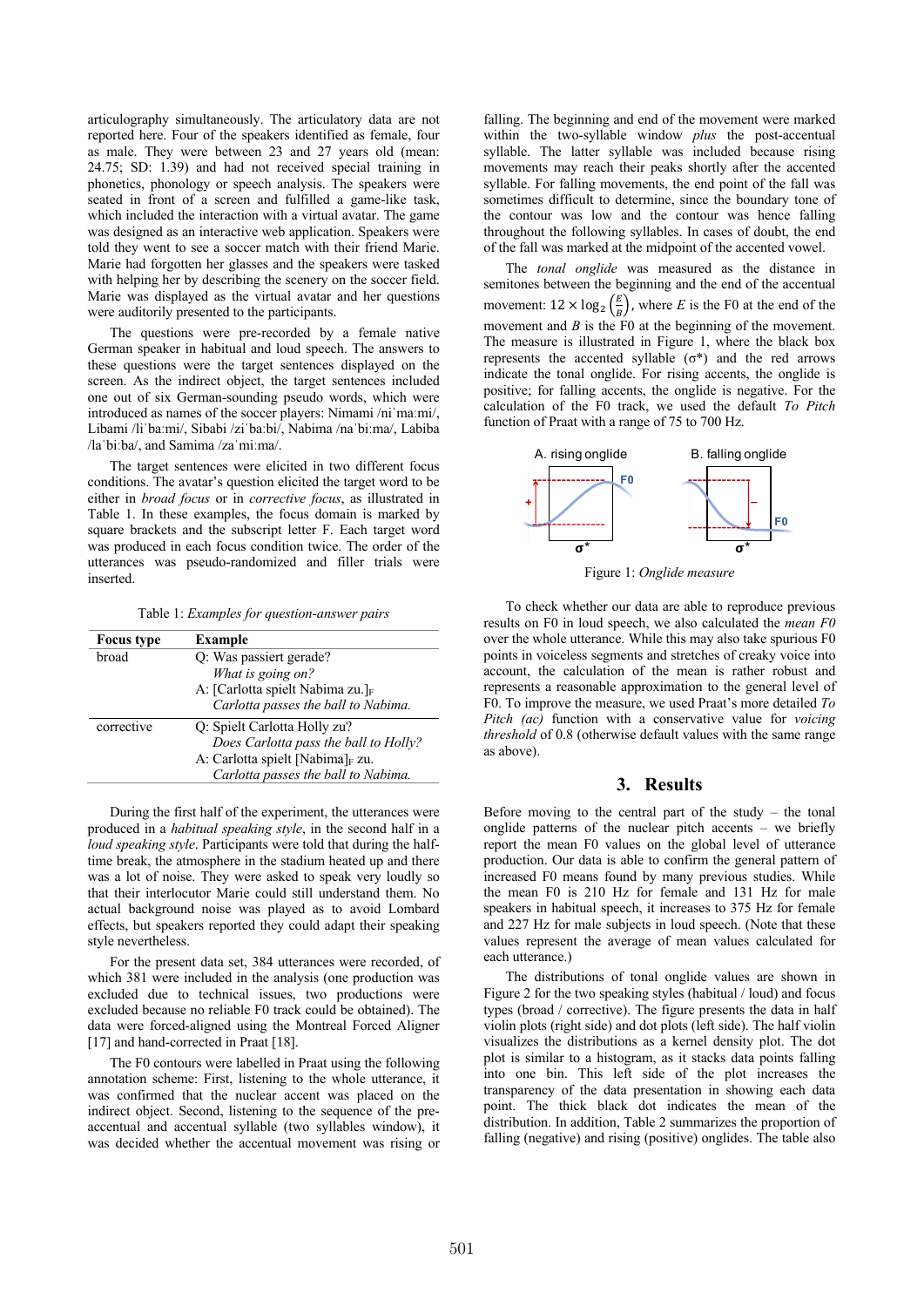comprises two mean values for each style-focus combination. The "Mean overall" column contains the mean of all onglides of this style-focus combination (and corresponds to the thick black dot in Figure 2). The "Mean rises" column contains the mean of the rising onglides only, i.e., the means of the subdistributions where the onglide is above zero.

Both Figure 2 and Table 2 clearly show that falls *and* rises occur in habitual speech. In this speaking style, we see a reduction in the proportion of falls from broad to corrective focus, which is partially responsible for the increase of the overall mean from broad to corrective focus. However, as Table 2 shows, even when only rising accents are considered, there is still a considerable difference between broad and corrective focus: Tonal onglides of rises become larger in corrective focus (broad: 3.27 st; corrective: 4.10 st; difference: 0.83 st). In loud speech, there are only rising accents in our data. The differentiation of broad vs. corrective focus is, however, encoded gradually in the magnitude with larger onglides for corrective focus compared to broad focus (broad: 3.69 st; corrective: 4.26 st; difference: 0.57 st). These data show that broad and corrective focus are generally more similar in loud speech than in habitual speech.



Figure 2: *Distributions of onglides by style and focus*

Table 2: *Overview of onglides by style and focus*

| <b>Style</b> | Focus<br>type | <b>Falls</b> | <b>Rises</b> | Mean<br>overall | Mean<br>rises |
|--------------|---------------|--------------|--------------|-----------------|---------------|
| habitual     | broad         | 29.5%        | 70.5%        | $1.25$ st       | $3.27$ st     |
| habitual     | corr.         | $7.4\%$      | 92.6%        | 3.66 st         | $4.10$ st     |
| loud         | broad         | $0\%$        | 100%         | 3.69 st         | 3.69 st       |
| loud         | corr.         | $0\%$        | 100%         | 4.26 st         | 4.26 st       |

We fitted a Bayesian multilevel model to the subset of *rising* onglides with brms [19] with focus type, speaking style, and the style-focus interaction as fixed effects. We used random intercepts for subject and target word as well as bysubject and by-word random slopes for focus type, speaking style, and their interaction. The intercept prior was a normal distribution with a mean of 1 and standard deviation of 10; the regression coefficient priors were normal distributions with a mean of zero and standard deviation of 10. We are interested in the estimate β of the difference between the focus types (corrective minus broad focus). For habitual speech, the model provides strong evidence that the onglide magnitudes are higher in corrective than in broad focus: The probability that the difference β between corrective and broad focus is positive

is estimated to be 1 ( $\beta$  = 1.00, CI = [0.48, 1.53], P( $\beta$  > 0) = 1). For loud speech, the model estimates larger onglides for corrective than for broad focus but the probability that the difference  $\beta$  is positive is only 0.91 ( $\beta = 0.57$ , CI = [-0.17, 1.31],  $P(\beta > 0) = 0.91$ .

The speaking styles are characterized by very different variability profiles reflected in the shape of the distributions and the standard deviations: Broad focus has a standard deviation of 3.49 st in habitual speech, while it has a standard deviation of 1.32 st loud speech; corrective focus has a standard deviation of 2.42 st in habitual speech, while it has a standard deviation of 1.42 st loud speech (see Figure 3).



Figure 3: *Standard deviations by style and focus*



Figure 4: *Speaker onglide means. Each point corresponds to the onglide mean of one speaker.*

These findings may be explained in terms of variability across and within speakers: First, speakers could become more similar to each other when speaking loudly (i.e., decrease in *across-speakers* variability). Second, each speaker could become less variable in their individual productions (i.e., decrease in *within-speaker* variability). Figure 4 shows the mean onglides of each speaker. The dotted line connects the means of each speaker in a focus type across styles. The square brackets visualize the range of mean values across all speakers. The ranges *shrink* from habitual to loud speech. This trend is very clear for broad focus, but it can also be attested for corrective focus. Consequently, in both focus types, the variability *across* speakers decreases considerably from habitual speech to loud speech. Figure 5 visualizes the standard deviations for all speakers separately. Each speaker shows a downtrend in standard deviation from habitual to loud speech, with the exception of speaker S5 in broad focus. Interestingly, this speaker uses only falling accents for broad focus and only rising accents for corrective focus in habitual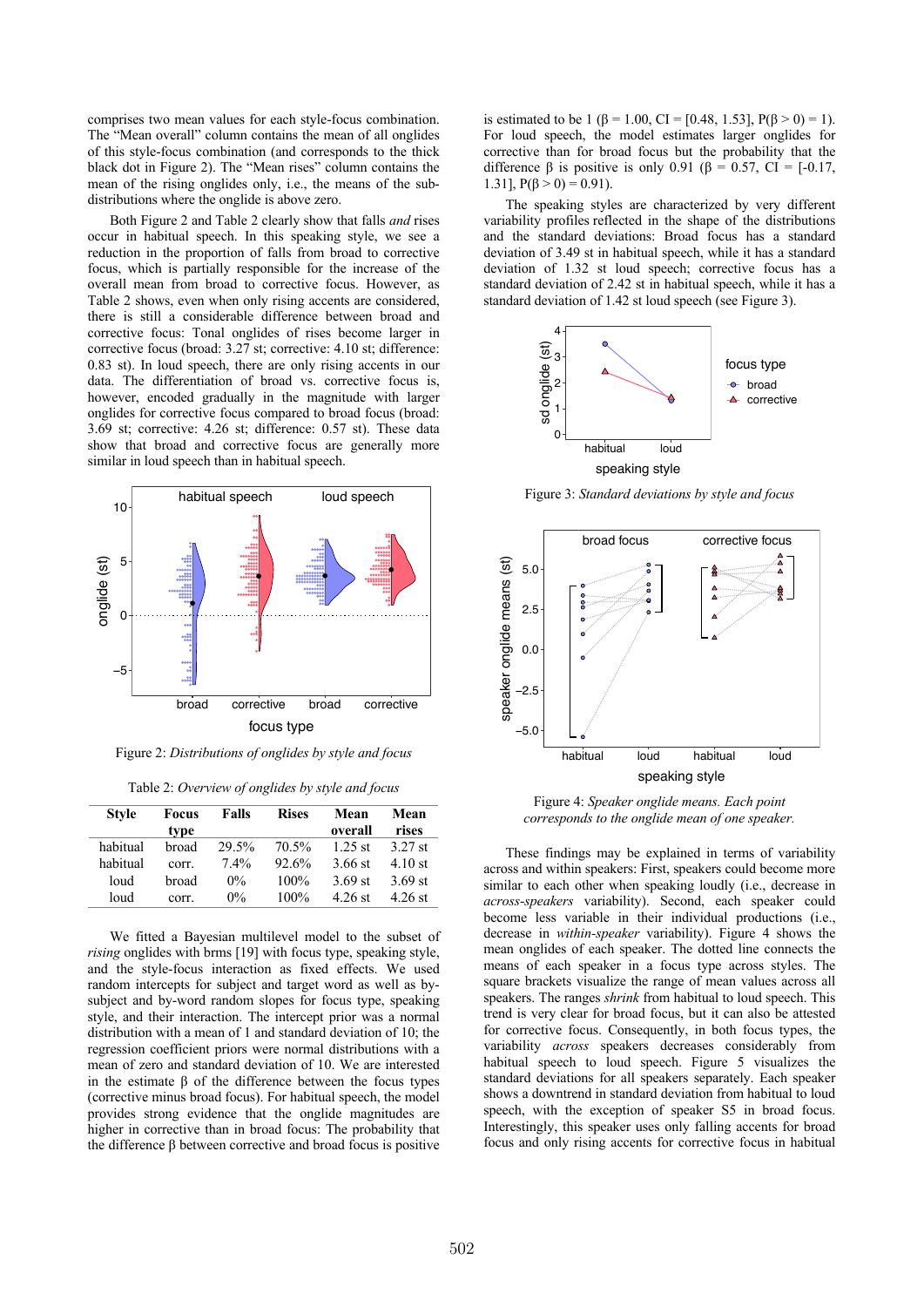speech. The results for the vast majority of cases indicate that the variability *within* speakers decreases in loud speech.



focus type  $\rightarrow$  broad  $\rightarrow$  corrective

Figure 5: *Standard deviations of individual speakers*

### **4. Discussion**

This study explored how a major function of intonation, namely the marking of focus structure, is realized across two speaking styles: habitual and loud speech. In a first step, the study was able to reproduce previous findings on increased mean F0 in loud speech on the global level of the utterance. Furthermore, it revealed differences in the prosodic patterns of focus marking between the speaking styles. In habitual speech, there are two aspects of focus type differentiation that go hand in hand. Broad and corrective focus are characterized by different proportions of falling and rising accent types with more falls in broad focus. In addition, the rising accents have larger magnitudes in corrective focus than in broad focus. Both the change in the distribution of accent types (increasing proportion of positive onglides) and phonetic realization (larger rises) are reflected in overall higher onglide values in corrective focus. In loud speech, exclusively rising accents are found. Hence, only the continuous aspects of scaling the rising accent remains. However, even this difference between the focus types was found to be weaker. The prosodic system seems to lose some of its flexibility used in the gradation of focus types to the overall 'scaling up' for loud speech.

We found that the distributions of tonal onglides exhibit a lower degree of variability in loud speech than in habitual speech (in both focus types). This lower variability in loud speech can be attributed to more consistency in the patterns *across* and *within speakers.* The trend towards more consistent patterns in loud speech, in particular more rising onglides, may be attributed to the fact that rising accents (in particular L+H\*) entail more prosodic prominence [15]. The preference for rising accents is already apparent from broad to corrective focus in habitual speech. We thus see a potential conflict of focus marking and loud speech: Since speaking loudly eliminates falling accents and leaves exclusively rising accents in broad focus, the probabilistic mappings of accent types to focus types (with more falls in broad focus) is neutralized. The differentiation of focus types is thus left to the continuous means only.

We suggest that these results reflect an interaction between physiological traits of speech production and the prosodic system. Reasons for the tendency towards rising onglides and less differentiation in rise magnitude in loud speech may be sought in the physiological relation between F0 and intensity. Increased subglottal pressure leads to increased vocal fold vibration rate and intensity at the same time, by altering the transglottal pressure gradient [20]. As such, an increase in F0 may be interpreted as a passive consequence of the increased subglottal pressure needed for raising the sound pressure  $[22]$  – although the relation between F0 and intensity may be non-linear [23]. The reduced F0 variability in loud speech may thus be caused by the need to raise the subglottal pressure close to a limit. The requirement to raise the intensity influences the possible accent type choices, so that falling accents become unlikely, since they lead to low F0 in the accented vowel. The same mechanism may also account for the reduction of falling onglides from broad to corrective focus in habitual speech to a lower extent. Our study may also provide evidence in favor of [21]'s proposal of "a shared control parameter" for F0 and intensity. This control parameter may be able to change the probabilities of *phonological* (categorical) pitch accent choices in conjunction with the *phonetic* (continuous) implementation of these accents [14]. It may already be scaled up when speaking loudly (primarily for the production of high intensities), restricting accent category choices and minimizing room for gradual differences between focus types in this speaking style.

In future research, it will be interesting to investigate whether the differentiation between focus types is supported by other means, such as peak alignment or the scaling of the nuclear pitch accent relative to a preceding prenuclear accent. These means of differentiation may be more independent of the relation of F0 and intensity.

#### **5. Conclusions**

Data on the marking of information structure in different speaking styles show less differentiation of focus types in loud speech, i.e., the differences in the tonal onglides for broad focus and corrective focus are smaller in loud speech. Overall, loud speech reduces variability in tonal onglides across speakers as well as within speakers. An explanation for this finding may be that the link between intensity and F0 restricts the choice and realization of pitch accents and thus reduces the flexibility of the prosodic system.

#### **6. Acknowledgements**

This work was supported by the German Research Foundation (DFG) as part of the SFB1252 "Prominence in Language" (Project-ID 281511265), project A04 "Dynamic modelling of prosodic prominence" at the University of Cologne.